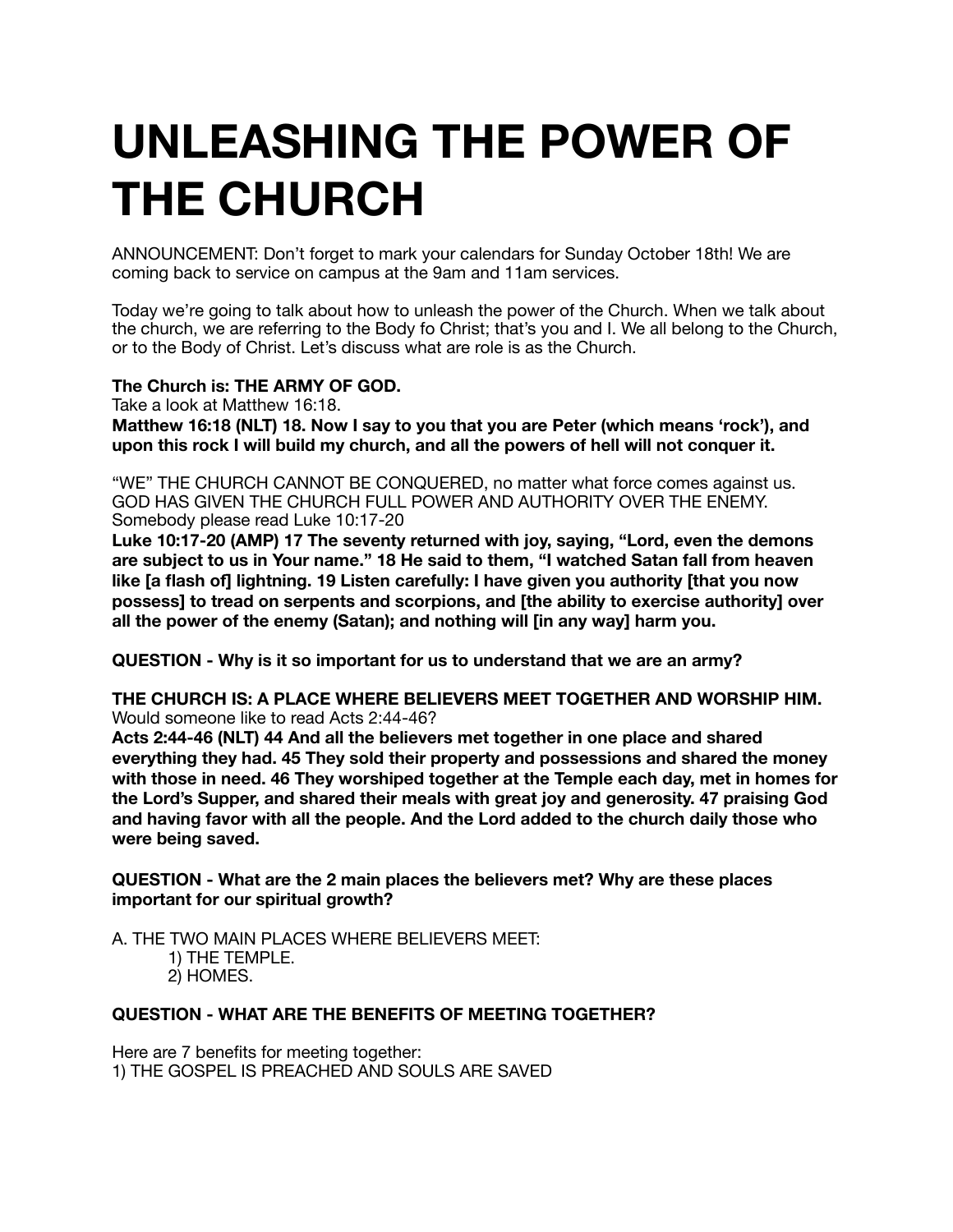#### It says in **Acts 2:46-47 And the Lord added to the church daily those who were being saved.**

When we meet together, we create an atmosphere for salvation. This is an important part of why we must meet together.

## **2) WE RECEIVE AND GIVE ENCOURAGEMENT.**

Who wants to read Hebrews 10:25?

**Hebrews 10:25 (ICB) 25 You should not stay away from the church meetings, as some are doing. But you should meet together and encourage each other. Do this even more as you see the Day coming.** 

The word Encourage means: inspire with courage, confidence, to build up, reassure, restore, comfort, refresh, cheer up, assist, strengthen, smile upon,

## **QUESTION - How have you been encourage by meeting together?**

## **3) WE EXPERIENCE GOD'S PRESENCE.**

Someone please read Matthew 18:20.

**Matthew 18:20 (AMP) 20 For where two or three are gathered in My name [meeting together as My followers], I am there among them."** 

The presence of God becomes more evident when we gather with other believers in Jesus' name. We can experience another level of God's love and power when we are around the Church.

## **4) WE USE OUR GIFTS TO SERVE ONE ANOTHER AND BUILD EACH OTHER UP.**

**1 Corinthians 14:26 (ESV) 26 What then, brothers? When you come together, each one has a hymn, a lesson, a revelation, a tongue, or an interpretation. Let all things be done for building up.** 

Who would like to read 1 Peter 4:10?

**1 Peter 4:10 (AMP) 10 Just as each one of you has received a special gift [a spiritual talent, an ability graciously given by God], employ it in serving one another as [is appropriate for] good stewards of God's multi-faceted grace [faithfully using the diverse, varied gifts and abilities granted to Christians by God's unmerited favor].** 

**QUESTION - What are we supposed to use are spiritual gifts for?** 

#### **5) WE FLOURISH.**

**Psalm 92:13 (JUB) 13 Those that are planted in the house of the LORD shall flourish in the courts of our God.** 

The word Flourish means: thrive, be successful, prosper, grow,

**QUESTION - What do you think it looks like to "flourish?"** 

# **6) WE GET EQUIPPED FOR MINISTRY.**

**Ephesians 4:11-12 (NLT) 11 Now these are the gifts Christ gave to the church: the apostles, the prophets, the evangelists, and the pastors and teachers. 12 Their responsibility is to equip God's people to do his work and build up the church, the body of Christ.** 

Our job as the church is to do the work of the ministry, to disciple others, and to build up the church. Sometimes we wait for only church leaders to do that, but we are all called to do that.